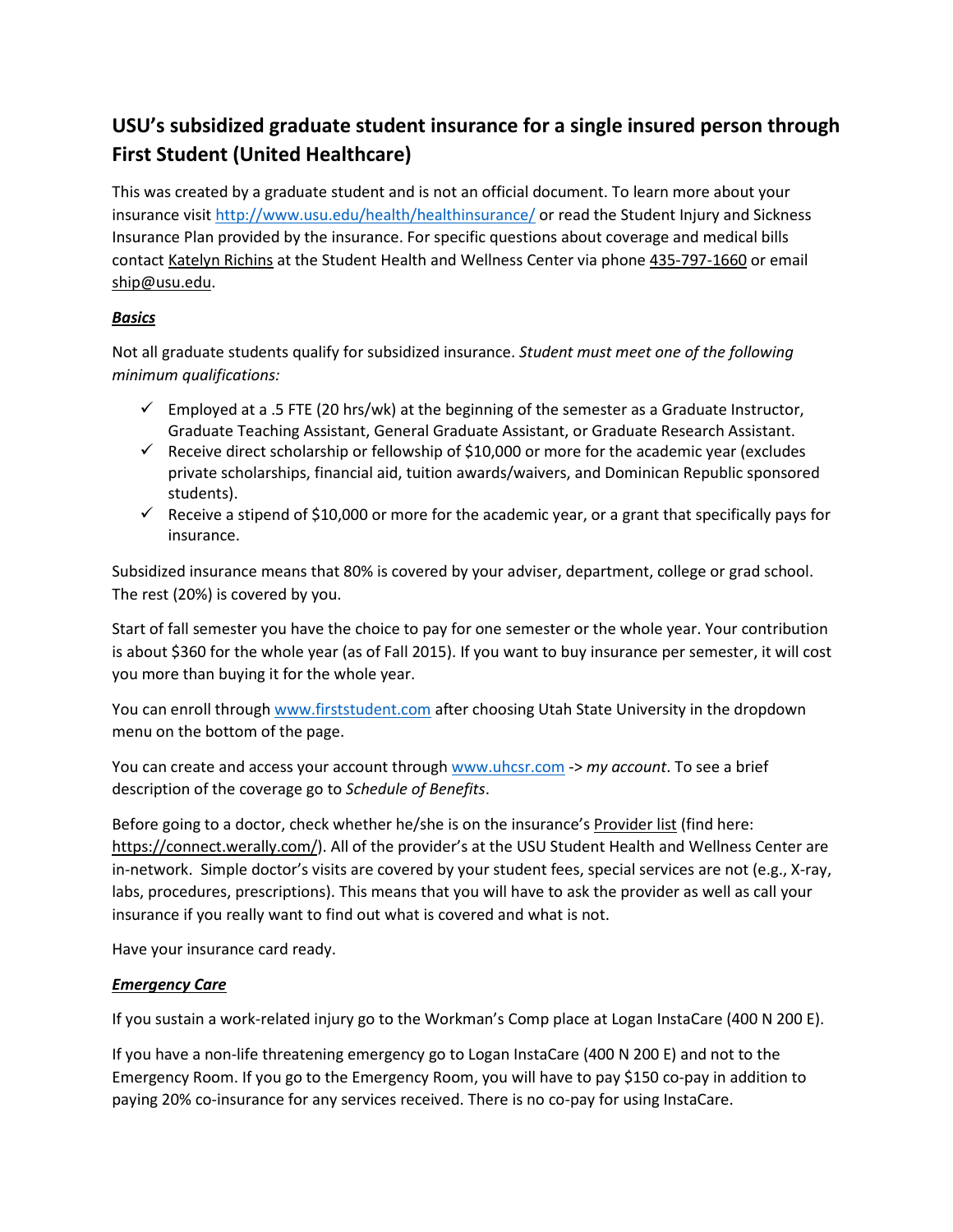### *How much does the insurance cover?*

When you go to a doctor you are required to pay a co-pay (\$30 for Office visits and \$150 for Emergency Room visits). If you go to the Student Health Center the Office visit costs are covered by your student fees so you won't need to pay for the visit.

The insurance will cover 80% of your costs if you see an in-network provider and 60% if you see an outof-network provider. However, each time you have a doctor's visit you will be required to pay a co-pay of \$30. If within a year your total expenses reach a level where you have paid \$6000 out-of-pocket (outof-pocket maximum), the insurance starts to cover 100% including co-pays. The percentage you pay outof-pocket for each bill gets counted towards your deductible, the deductible does take co-pays into account when determining if you've reached it.

Overall the insurance does not require a doctor screening and referral prior to seeing a specialist but many specialists (e.g., physiotherapy) do. You can go to USU Student Health Services to get a physician referral.

Dental and vision are not covered under this insurance but you have access to a discount program through the UnitedHealthAllies Discount Plan (www.sr.unitedhealthallies.com). This program offers discounts from 5 to 50%.

#### *How much does a doctor's visit cost?*

Finding out how much a procedure/visit will cost can take a long time and can be very difficult. The state of Utah is working on a database that will allow people to see and compare prices but that might take a while.

#### *Medical bills and how to pay them.*

Depending on the situation you can receive numerous medical bills, which can be confusing. To know how much you have to pay go to www.uhcsr.com -> My Account -> View my claims -> click on a claim. The amount under Patient Balance and Totals is the sum you have to pay. You should compare it with the medical bills you have received to avoid being double charged by the hospital and the insurance company.

If your costs are high, you can apply to the hospital to have the costs reduced and you can pay the bill in pieces rather than all at once.

In case of financial need there are some financial aid programs available through USU (mostly loans) [https://www.usu.edu/finaid/overview/.](https://www.usu.edu/finaid/overview/) As a QCNR or Ecology Center graduate student you are also eligible to apply to the QCNR Medical Emergency fund [\(https://qcnr.usu.edu/graduates/organizations/grad\\_student\\_council\)](https://qcnr.usu.edu/graduates/organizations/grad_student_council).